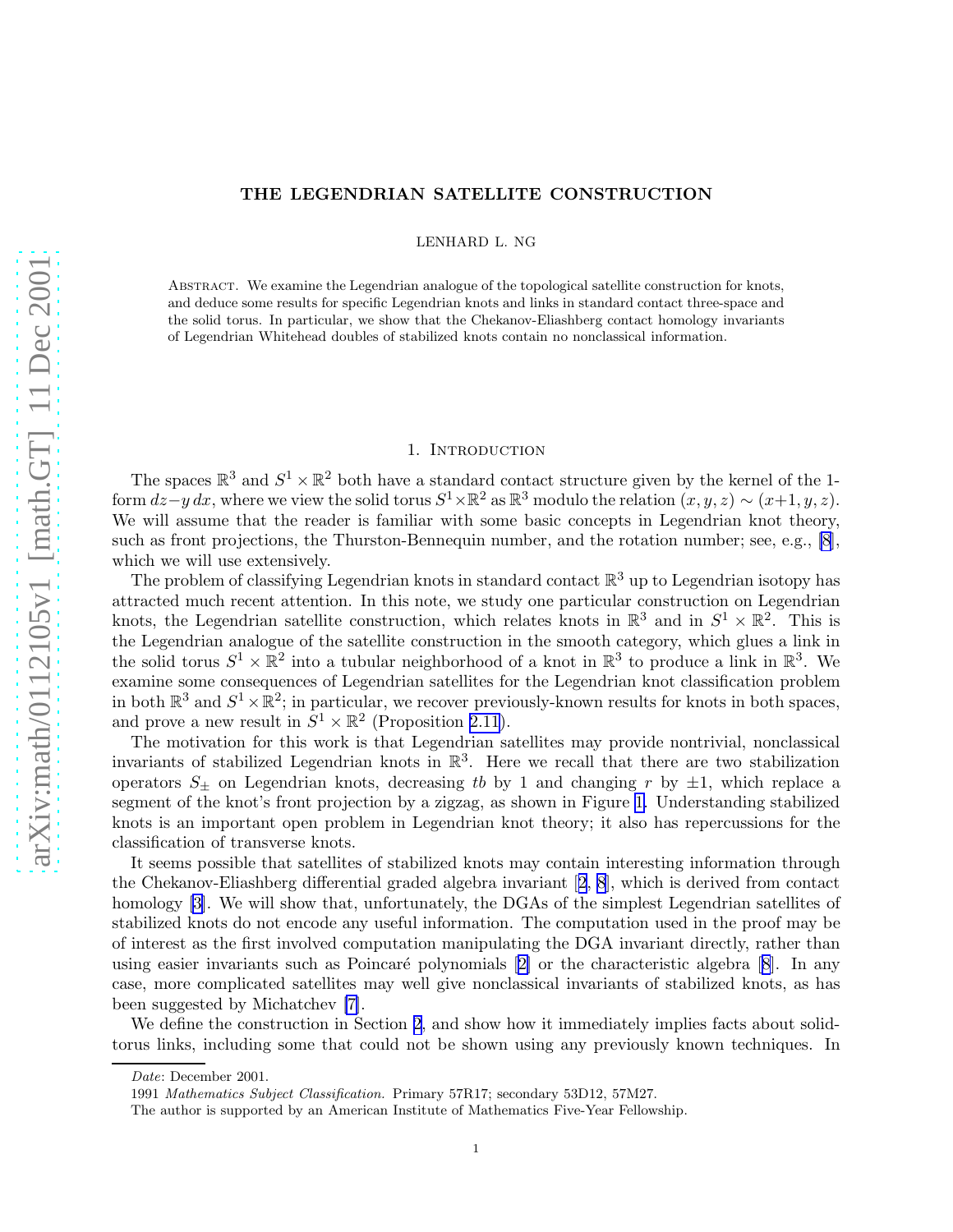<span id="page-1-0"></span>

FIGURE 1. Stabilization of a Legendrian link, in the front projection.

Section [3](#page-5-0), we show the result mentioned above about DGAs of satellites of stabilized knots; the key step is Lemma [3.4](#page-2-0), which is proven in Section [4](#page-7-0).

Acknowledgments. I would like to thank Yasha Eliashberg, John Etnyre, Kirill Michatchev, Tom Mrowka, Josh Sabloff, and Lisa Traynor for helpful discussions, and the American Institute of Mathematics for sponsoring the fall 2000 Low-Dimensional Contact Geometry program, during which most of these discussions took place. This note was originally part of my MIT Ph.D. thesis, which was written with the support of research assistantships from grants from the National Science Foundation and Department of Defense.

### 2. CONSTRUCTION

As in  $\mathbb{R}^3$ , Legendrian links in the solid torus  $S^1 \times \mathbb{R}^2$  may be represented by their front projections to the x plane, with the understanding that the x direction is now periodic. If we view  $S^1 \times \mathbb{R}^2$ as  $[0,1] \times \mathbb{R}^2$  with  $\{0\} \times \mathbb{R}^2$  identified with  $\{1\} \times \mathbb{R}^2$ , then we can draw the front projection of a solid-torus Legendrian link as a front in  $[0, 1] \times \mathbb{R}$  with the two boundary components identified. We depict the boundary components by dashed lines; see Figure [2](#page-2-0) for an illustration. For a Legendrian link  $\tilde{L}$  in the solid torus, let the *endpoints* of  $\tilde{L}$  be  $\tilde{L} \cap (\{0\} \times \mathbb{R}^2)$ , that is, the points where the front for  $L$  intersects the dashed lines.

Remark 2.1. Invariants of solid-torus links. There are three classical invariants of links on the solid torus: the Thurston-Bennequin number to and rotation number  $r$  can be calculated from the front of a solid-torus link exactly as in  $\mathbb{R}^3$ ; and the winding number w is the number of times the link winds around the  $S^1$  direction of  $S^1 \times \mathbb{R}^2$ . Clearly the tb, r, and w associated to any subset of the components of a solid-torus link also give invariants of the link.

In [\[9\]](#page-9-0), L. Traynor and the author show that the Chekanov-Eliashberg DGA can be defined for links on the solid torus, thus yielding a nonclassical invariant. For certain links with two components,[[10\]](#page-9-0) defines another nonclassical invariant based on generating functions. We will give examples in this section of solid-torus knots which are not Legendrian isotopic, but which cannot be distinguished using any of these invariants.

We now introduce the Legendrian satellite construction. Let  $L$  be an oriented Legendrian link in  $\mathbb{R}^3$  with one distinguished component  $L_1$ , and let  $\tilde{L}$  be an oriented Legendrian link in  $S^1 \times \mathbb{R}^2$ . We give two definitions of the Legendrian satellite  $S(L,\tilde{L}) \subset \mathbb{R}^3$ , one abstract, one concrete.

A tubular neighborhood of  $L_1$  is a solid torus; the characteristic foliation on the boundary of this torus wraps around the torus  $tb(L_1)$  times. By cutting the tubular neighborhood at a crosssectional disk, untwisting it  $tb(L_1)$  times, and regluing, we obtain a solid torus contactomorphic to  $S^1 \times \mathbb{R}^2$  with the standard contact structure. Thus we can embed  $\tilde{L} \subset S^1 \times \mathbb{R}^2$  as a Legendrian link in a tubular neighborhood of  $L_1$ . Replacing the component  $L_1$  in L by this new link gives  $S(L,\tilde{L})$ .

We can redefine  $S(L,\tilde{L})$  in terms of the fronts for L and  $\tilde{L}$ . First, we recall the definition of an  $n$ -copy from [\[7\]](#page-9-0).

**Definition 2.2.** Given a Legendrian knot K, its *n-copy* is the link consisting of *n* copies of K which differ from each other through small perturbations in the transversal direction. In the front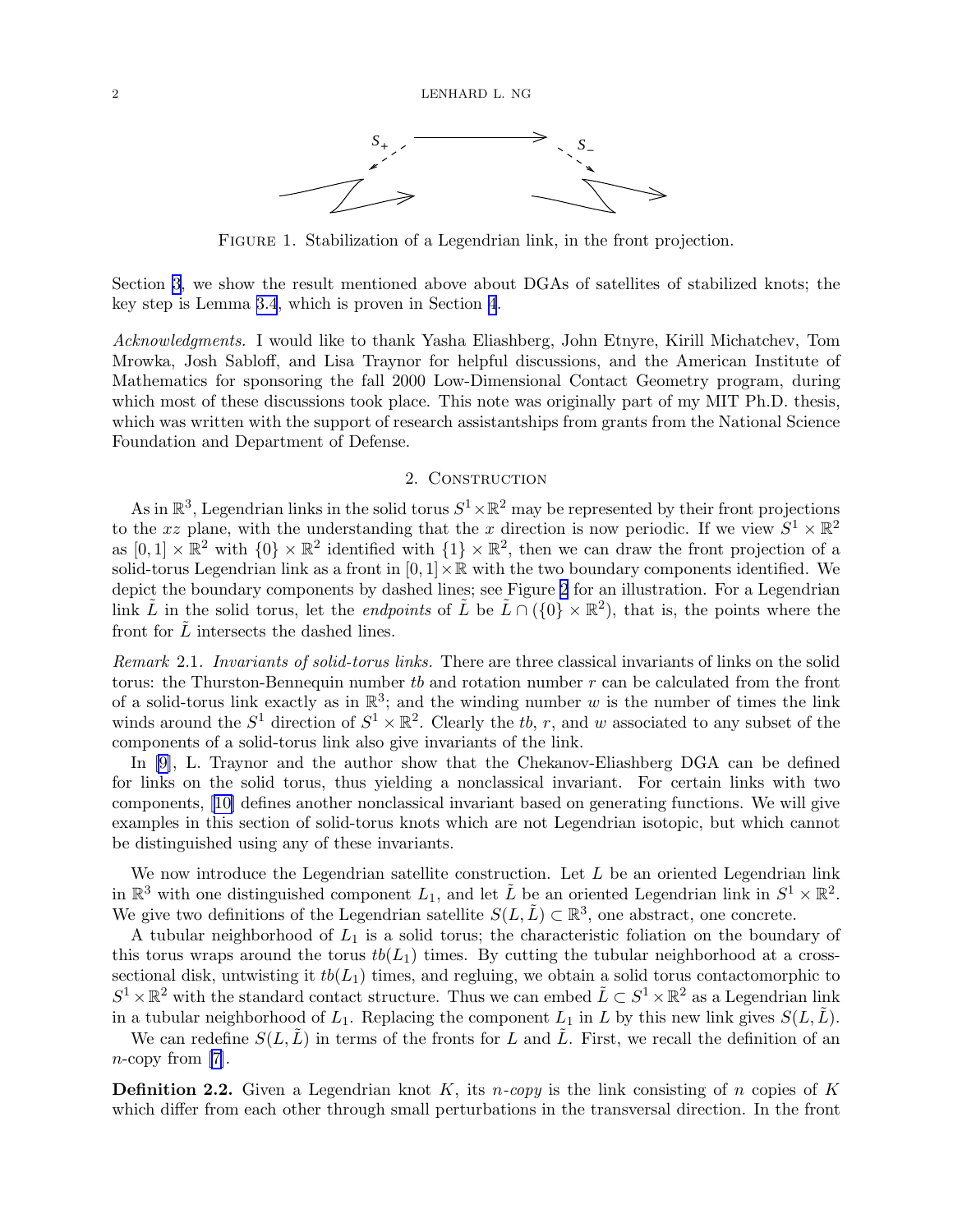<span id="page-2-0"></span>

FIGURE 2. Gluing a solid-torus link  $\tilde{L}$  into an  $\mathbb{R}^3$  link L, to form the satellite link  $S(L, \tilde{L})$ .

projection, the n-copy consists of n copies of  $K$ , differing from each other by small shifts in the z direction. The 2-copy is also known as the *double*.

Now suppose that  $\tilde{L}$  has n endpoints. By cutting along the dotted lines (i.e., the endpoints of  $\tilde{L}$ ), we can embed  $\tilde{L}$  as a Legendrian tangle in  $\mathbb{R}^3$  with 2n ends. Replace the front of the first component  $L_1$  of L by the n-copy of  $L_1$ . Then choose a small segment of  $L_1$  which is oriented from left to right; excise the corresponding n pieces of the n-copy of  $L_1$ , and replace them by the front for  $\tilde{L}$ , cut along its endpoints. See Figure 2 for an illustration.

**Definition 2.3.** The resulting link  $S(L,\tilde{L}) \subset \mathbb{R}^3$  is the *Legendrian satellite* of  $L \subset \mathbb{R}^3$  and  $\tilde{L} \subset$  $S^1 \times \mathbb{R}^2$ . We give  $S(L, \tilde{L})$  the orientation derived from the orientations on  $\tilde{L}$  (for the glued *n*-copy of  $L_1$ ) and on  $L$  (for the components of  $L$  besides  $L_1$ ).

The Legendrian satellite construction is motivated by the special case of Whitehead doubles (see Section [3\)](#page-5-0), which were introduced by Eliashberg and subsequently used by Fuchs[[5](#page-9-0)].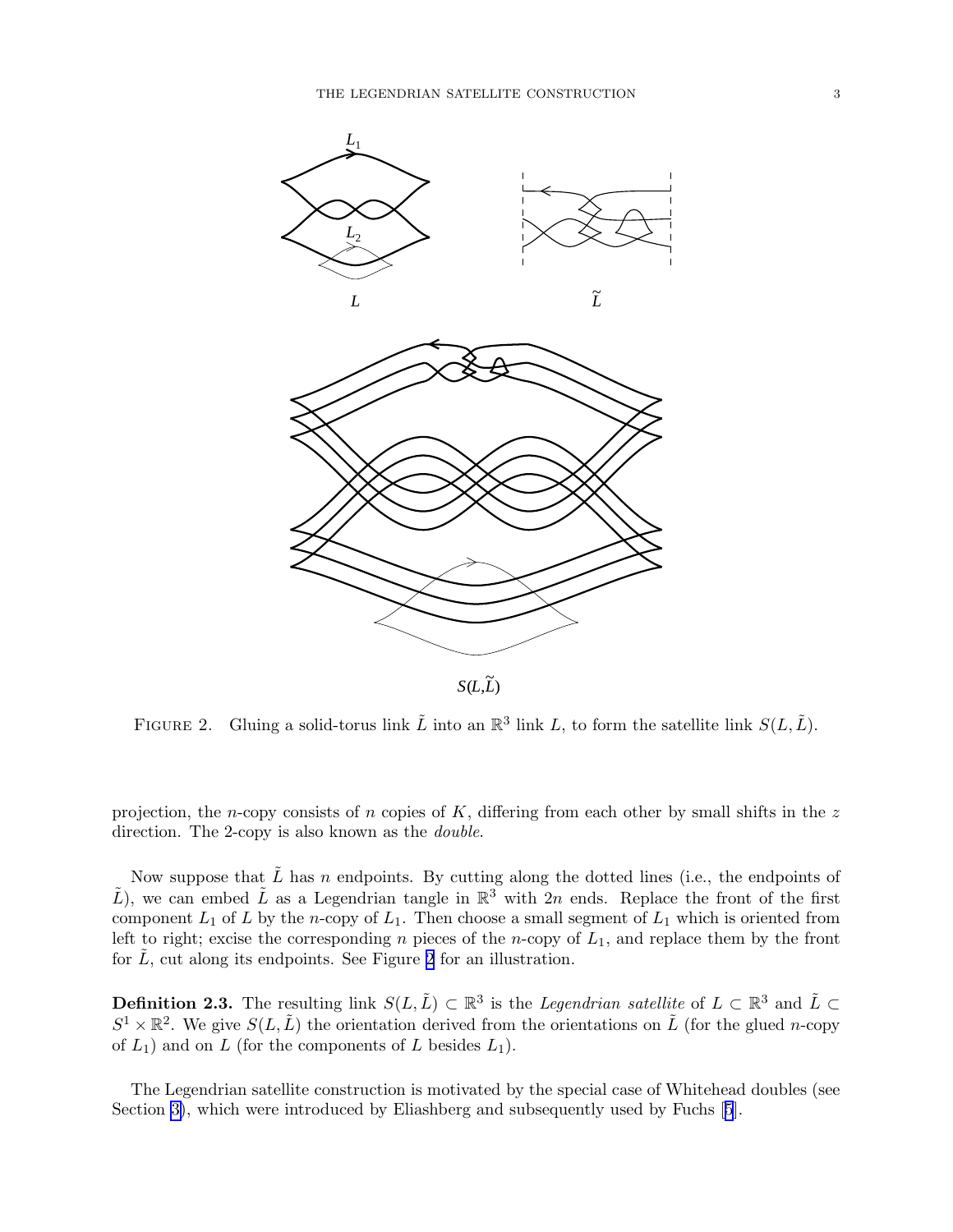<span id="page-3-0"></span>

FIGURE 3. Pushing L through singularities in L: a crossing, a right cusp, and a left cusp.



FIGURE 4. Pushing singularities in  $\tilde{L}$  through a right cusp.

Remark 2.4. Classical invariants of Legendrian satellites. Before we show that  $S(L,\tilde{L})$  is welldefined up to Legendrian isotopy, we note that the classical invariants of  $S(L,L)$  are easily computable from those of  $L$  and  $L$ . Indeed, a straightforward computation with front diagrams yields

$$
tb(S(L, \tilde{L})) = (w(\tilde{L}))^2 tb(L) + tb(\tilde{L})
$$

$$
r(S(L, \tilde{L})) = w(\tilde{L})r(L) + r(\tilde{L})
$$

when  $L$  is a knot, with a similar but slightly more complicated formula when  $L$  is a multi-component link.

## **Lemma 2.5.**  $S(L,\tilde{L})$  is well-defined up to Legendrian isotopy.

*Proof.* We need to show that, up to Legendrian isotopy,  $S(L,L)$  is independent of the piece of the n-copy of  $L_1$  which we excise and replace by  $\tilde{L}$ , as long as this piece is oriented left to right. The singularities of  $\tilde{L}$  consist of crossings, left cusps, and right cusps; we imagine pushing these singularities one by one from one section of the *n*-copy of  $L_1$  to another.

We can clearly push these singularities through any piece of  $S(L,L)$  which crosses a neighborhood of L transversely; see the top diagram in Figure 3. Figure 4 shows that we can also push singularities through a right cusp in  $L_1$ , and clearly this argument extends to left cusps as well. We conclude that we can push all of L through a cusp, resulting in the left-to-right mirror reflection of L; see the bottom diagrams in Figure 3. The lemma follows. □

**Proposition 2.6.**  $S(L,\tilde{L})$  is a well-defined operation on Legendrian isotopy classes; that is, if we change L, L by Legendrian isotopies, then  $S(L,L)$  changes by a Legendrian isotopy as well.

*Proof.* We first consider Legendrian-isotopy changes of  $\tilde{L}$ . These fall into two categories: isotopies where the endpoints of  $L$  remain fixed, and horizontal translations of  $L$  (i.e., moving the dashed lines). The first category clearly preserves the Legendrian isotopy class of  $S(L,L)$ . The second category consists of pushing singularities in  $\tilde{L}$  through the dashed lines. But Figure 4 shows that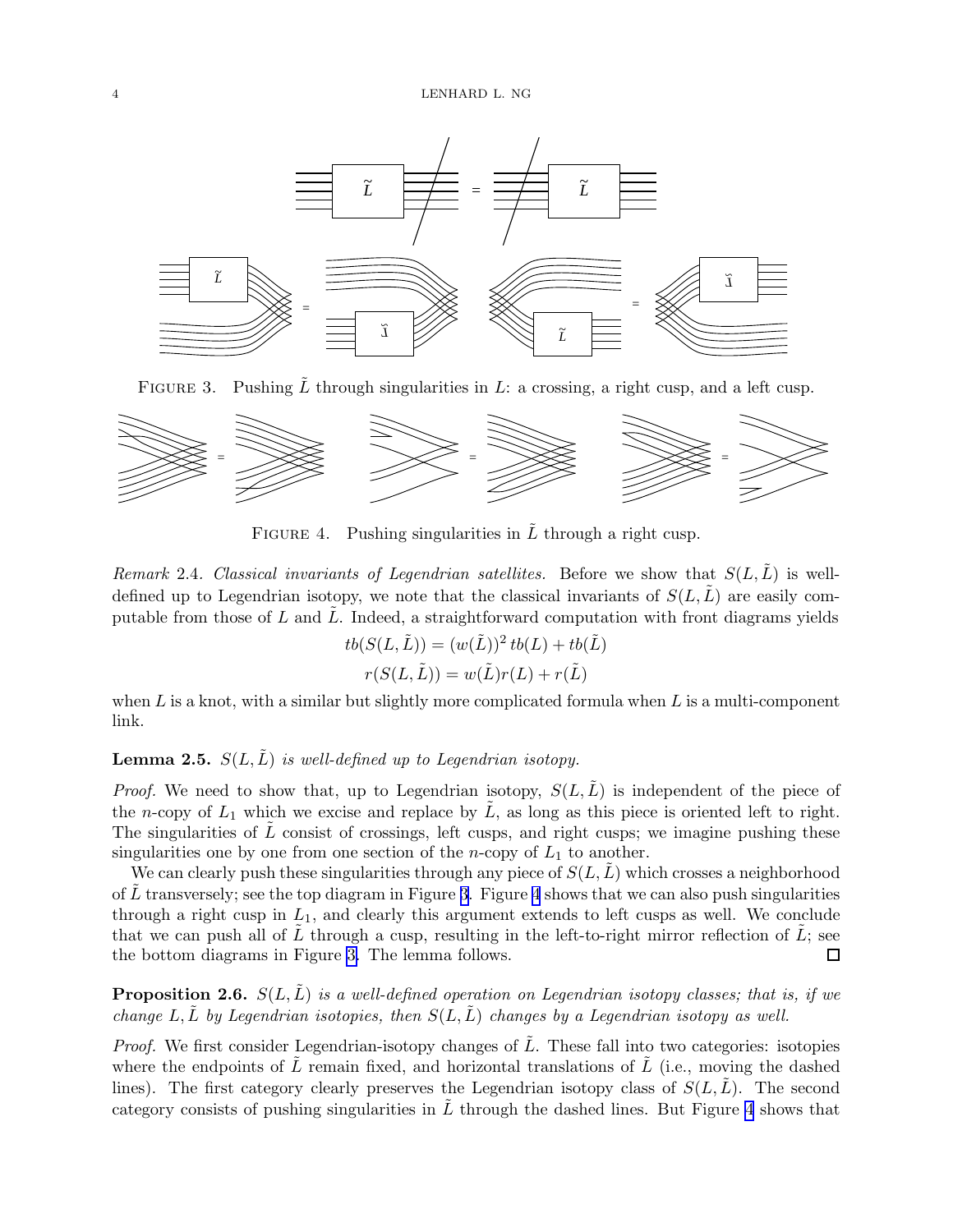<span id="page-4-0"></span>

FIGURE 5. Legendrian Reidemeister moves on *n*-copies; in this illustration,  $n = 3$ .



FIGURE 6. The solid-torus links  $\tilde{L}^{(2)}$  and  $S_3$  (with obvious generalization to a family of links  $S_n$ ), and the solid-torus Whitehead knots  $W_{2k}$ ,  $k \geq 0$ , with  $W_0$  and  $W_2$  shown as examples. The box indicates  $2k$  half-twists.

we can push individual singularities from one side of  $\overline{L}$  to the other, by moving the singularity all the way around the n-copy of  $L_1$ . Hence Legendrian-isotopy changes of L do not change  $S(L,L)$ .

Next consider Legendrian-isotopy changes of L. It suffices to show that  $S(L,L)$  does not change under Legendrian Reidemeister moves on  $L$ . Consider such a move, and push  $L$  away from a neighborhood of the move. Then the fact that the Legendrian-isotopy class of  $S(L,L)$  does not change follows from Figure 5.  $\Box$ 

Remark 2.7. Both Proposition [2.6](#page-3-0) and Corollary 2.8 below have been known for some time. It is easy, and probably more natural, to establish Proposition [2.6](#page-3-0) using the global, non-front definition of Legendrian satellites; we chose to present the front proof because of its concreteness.

## **Corollary 2.8.** Legendrian-isotopic knots in  $\mathbb{R}^3$  have Legendrian-isotopic n-copies.

*Proof.* The n-copy of a knot K is simply  $S(K, \tilde{L}^{(n)})$ , where  $\tilde{L}^{(n)}$  is the union of n unlinked loops which wind once around  $S^1 \times \mathbb{R}^2$ ; see Figure 6 for an illustration of  $\tilde{L}^{(2)}$ . The result follows from Proposition [2.6](#page-3-0).  $\Box$ 

**Corollary 2.9** ([\[7\]](#page-9-0)). Suppose that K is a stabilization of a Legendrian knot. The n-copy of K is Legendrian isotopic to the n-copy with components cyclically permuted. More precisely, if  $L_1, \ldots, L_n$  are the components of the n-copy of K, with  $L_i$  slightly higher than  $L_{i+1}$  in z coordinate, then  $(L_1, L_2, \ldots, L_n)$  is Legendrian isotopic to  $(L_{1+k}, L_{2+k}, \ldots, L_{n+k})$  for any k, where indices are taken modulo n.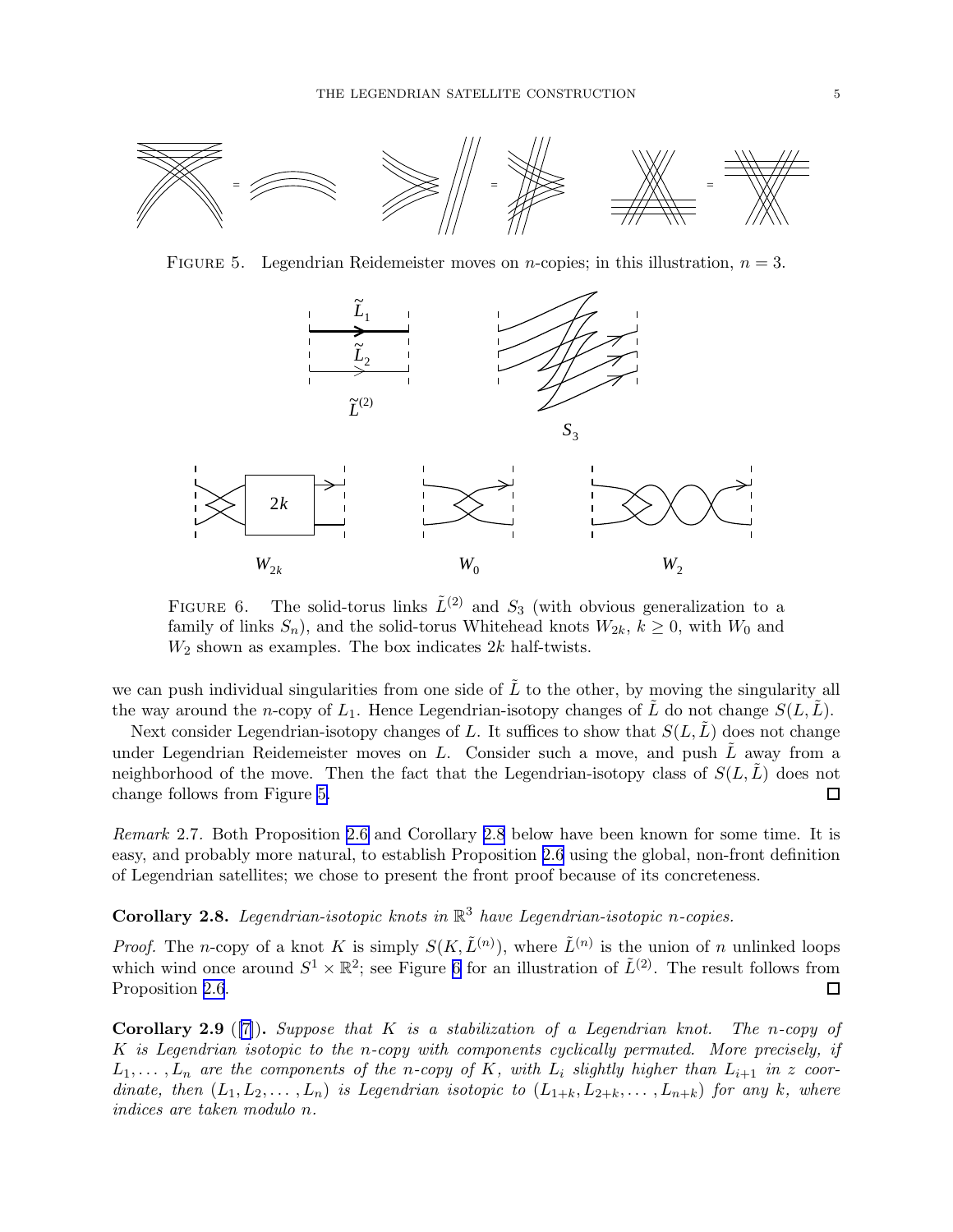<span id="page-5-0"></span>*Proof.* Suppose, without loss of generality, that  $K = S_+(K')$  for a Legendrian knot K'. Then the *n*-copy of K is the Legendrian satellite  $S(K', S_n)$ , where  $S_n$  is the solid-torus "*n*-copy stabilization link" depicted in Figure [6](#page-4-0). It is easy to see that  $S_n$  is Legendrian isotopic to itself with components cyclically permuted; now apply Proposition [2.6.](#page-3-0)  $\Box$ 

We now present some applications of Proposition [2.6](#page-3-0) to knots and links on the solid torus. Considerthe link  $L^{(2)}$  shown in Figure [6](#page-4-0). The following result, established in [[10](#page-9-0)] using generating functions, is also proven in [\[9\]](#page-9-0) using the DGA for solid-torus links. The proof we give is yet another one.

# **Proposition 2.10.** Write  $\tilde{L}^{(2)} = (\tilde{L}_1, \tilde{L}_2)$ . Then  $(\tilde{L}_1, \tilde{L}_2)$  is not Legendrian isotopic to  $(\tilde{L}_2, \tilde{L}_1)$ .

Proof. In [\[8,](#page-9-0) Proposition 4.11], the author proves that the double of the figure eight knot is not Legendrian isotopic to the double with components swapped. The result now follows from Proposition [2.6.](#page-3-0) □

Now consider the Whitehead knots  $W_{2k}$  shown in Figure [6.](#page-4-0) Each  $W_{2k}$  has  $r = w = 0$  and is thus topologically isotopic to its inverse (the same knot with the opposite orientation). By contrast, we can now show the following result.

### **Proposition 2.11.**  $W_{2k}$  is not Legendrian isotopic to its inverse.

*Proof.* As usual, write  $-W_{2k}$  for the inverse of  $W_{2k}$ , and let L be the double of the usual "flyingsaucer" unknot in  $\mathbb{R}^3$ . For  $k = 1$ , it is easy to check that  $S(L, W_2)$  is precisely the oriented Whiteheadlink from [[8](#page-9-0), §4.5], and that  $S(L, -W_2)$  is the same link with one component reversed. Proposition [2.6](#page-3-0)and [[8](#page-9-0), Proposition 4.12] then imply that  $W_2$  and  $-W_2$  are not Legendrian isotopic.

A calculation similar to the one in the proof of[[8](#page-9-0), Proposition 4.12], omitted here, shows that  $S(L, W_{2k})$  and  $S(L, -W_{2k})$  are not Legendrian isotopic for arbitrary  $k \geq 0$ . The result follows.  $\Box$ 

Thesolid-torus DGA from [[9](#page-9-0)] fails to distinguish between  $W_{2k}$  and its inverse. Proposition 2.11 is thus a result about solid-torus knots whose only presently known proof uses the Legendrian satellite construction.

### 3. Doubles

The Chekanov-Eliashberg DGA invariant vanishes for links which are stabilizations. The Legendrian satellite construction, however, seems to yield nontrivial nonclassical invariants of all Legendrian links; see Remark [3.7](#page-4-0) below. On the other hand, the main result of this section shows that some of the simplest Legendrian satellites of stabilizations do not contain any new information.

**Definition 3.1.** The *Legendrian Whitehead double* of a Legendrian knot K in  $\mathbb{R}^3$  is  $S(K, W_0)$ , where  $W_0$  is the knot shown in Figure [6](#page-4-0). More generally, if  $\tilde{L}$  has two endpoints, then we call  $S(K, L)$  a satellite double of K.

As mentioned in Section [2](#page-1-0), the Legendrian Whitehead double was originally defined by Eliash-berg, with further study by Fuchs [\[5\]](#page-9-0), who uses the notation  $\Gamma_{\text{dbl}}(0,0)$  for our  $S(K, W_0)$ .

Remark 3.2. Legendrian satellites and maximal tb. By Remark [2.4](#page-2-0), the Legendrian Whitehead double of any Legendrian knot has Thurston-Bennequin number 1. As noted by J. Sabloff and the author, it is easy to show that the Legendrian Whitehead double maximizes tb in its topological class. This follows from the fact that  $q(S(K, W_0)) = 1$ , along with Bennequin's inequality  $tb(K) \leq$  $2g(K) - 1$  $2g(K) - 1$  $2g(K) - 1$  $2g(K) - 1$  [1], where  $g(K)$  is the (three-ball) genus of K. A similar argument shows that the usual double of any Legendrian knot maximizes tb.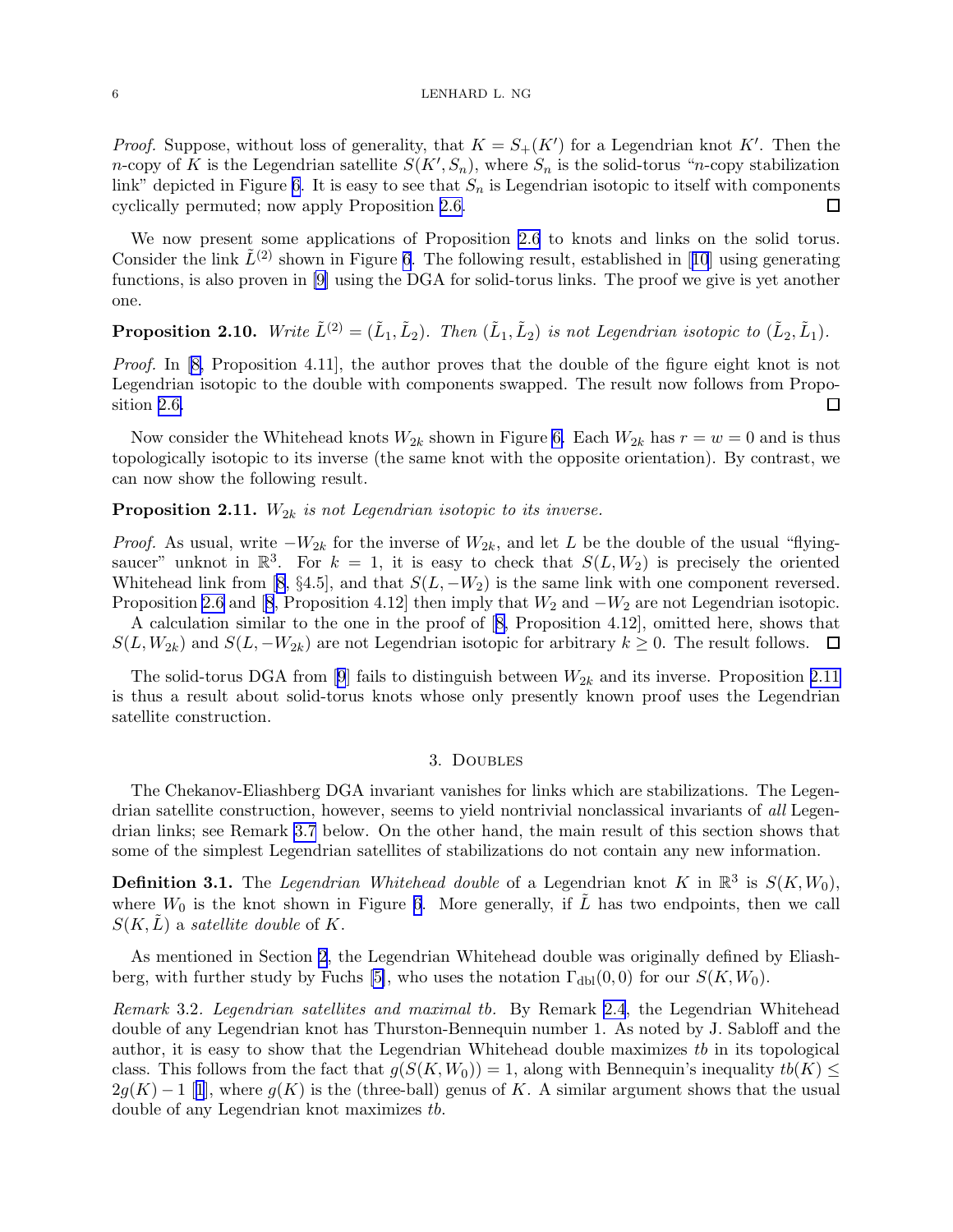It is not true, however, that all satellite doubles maximize tb, even when  $\tilde{L}$  maximizes tb. In particular, if  $\tilde{L}$  has a half-twist  $\chi$  next to its endpoints, and K is a stabilization, then  $S(K,\tilde{L})$ will also be a stabilization.

**Proposition 3.3.** If  $K_1$  and  $K_2$  are stabilized Legendrian knots in the same topological class with the same tb and r, then the DGAs of the Legendrian Whitehead doubles of  $K_1$  and  $K_2$  are equivalent.

The key to proving Proposition [3.3](#page-2-0) is the following result, whose proof we delay until Section [4.](#page-7-0)

**Lemma 3.4.** For any Legendrian knot K which is a stabilization, the DGAs of  $S(K, W_0)$  and of  $S(S_+S_-(K), W_0)$  are equivalent.

*Proof of Proposition [3.3](#page-2-0).*By a result of  $[6]$  $[6]$  $[6]$ , any two Legendrian knots which are topologically identical and have the same tb and r are Legendrian isotopic after some number of applications of the double stabilization operator  $S_+S_-$ . That is, there exists an  $n \geq 0$  such that  $(S_+S_-)^n K_1$  and  $(S_+S_-)^nK_2$  are Legendrian isotopic. The proposition now follows directly from Lemma [3.4](#page-2-0). 口

Remark 3.5. It can in fact be shown that the DGA of the Legendrian Whitehead double of a stabilized knot depends only on the  $tb$  and  $r$  of the knot, and not on its topological class. In particular, we can recover the result of[[5](#page-9-0)] that the DGA of a Legendrian Whitehead double always possesses an augmentation.

A slightly modified version of the proof of Lemma [3.4](#page-2-0), omitted here for simplicity, establishes the following more general result.

**Proposition 3.6.** If  $K_1$  and  $K_2$  are stabilized Legendrian knots in the same topological class with the same tb and r, and  $\tilde{L}$  is any Legendrian link in  $S^1 \times \mathbb{R}^2$  with two endpoints and winding number zero, then the DGAs of  $S(K_1, \tilde{L})$  and  $S(K_2, \tilde{L})$  are equivalent.

We believe that Proposition [3.6](#page-3-0) actually holds for *any* satellite doubles of stabilized knots  $K_1$ and  $K_2$  with the same tb and r, regardless of the winding number of  $\tilde{L}$ . However, the analogue of Lemma [3.4](#page-2-0) is false if L has winding number  $\pm 2$ , since  $S(K,L)$  and  $S(S_+S_-(K),L)$  have different tb; see Remark [2.4.](#page-2-0) Nevertheless, the argument of the proof of Lemma [3.4](#page-2-0) shows that the characteristic algebra, at least, can never distinguish between satellite doubles of stabilized knots.

Remark 3.7. Invariants of stabilized Legendrian knots. As mentioned in the Introduction, it remains a very interesting open problem to find nonclassical invariants of stabilized Legendrian knots. There are currently no methods to prove that two stabilized knots with the same topological type, tb, and r are not Legendrian isotopic.

We are hopeful that satellites more complicated than doubles will encode interesting information for stabilized knots. In particular, it seems that the n-copy of any Legendrian link maximizes Thurston-Bennequin number when  $n \geq 2$ , and thus probably has a nontrivial DGA. By Corollary [2.8,](#page-4-0) the DGAs of Legendrian satellites of a Legendrian link, including the *n*-copy, are Legendrian-isotopy invariants, which likely contain interesting nonclassical information in general. The problem we face when dealing with complicated satellites, however, is extracting useful infor-mation from the Poincaré polynomials or the characteristic algebra. See [\[7](#page-9-0)].

There is another approach to finding invariants of stabilized knots, which is probably more natural than investigating satellites. Eliashberg, Givental, and Hofer[[4](#page-9-0)] have recently developed symplectic field theory, which generalizes contact homology;[[4](#page-9-0), §2.8] describes how this method yields invariants of Legendrian links, which would likely not vanish for stabilized knots. Unfortunately, no explicit combinatorial description, à la Chekanov, is presently known for the symplectic field theory associated to Legendrian links.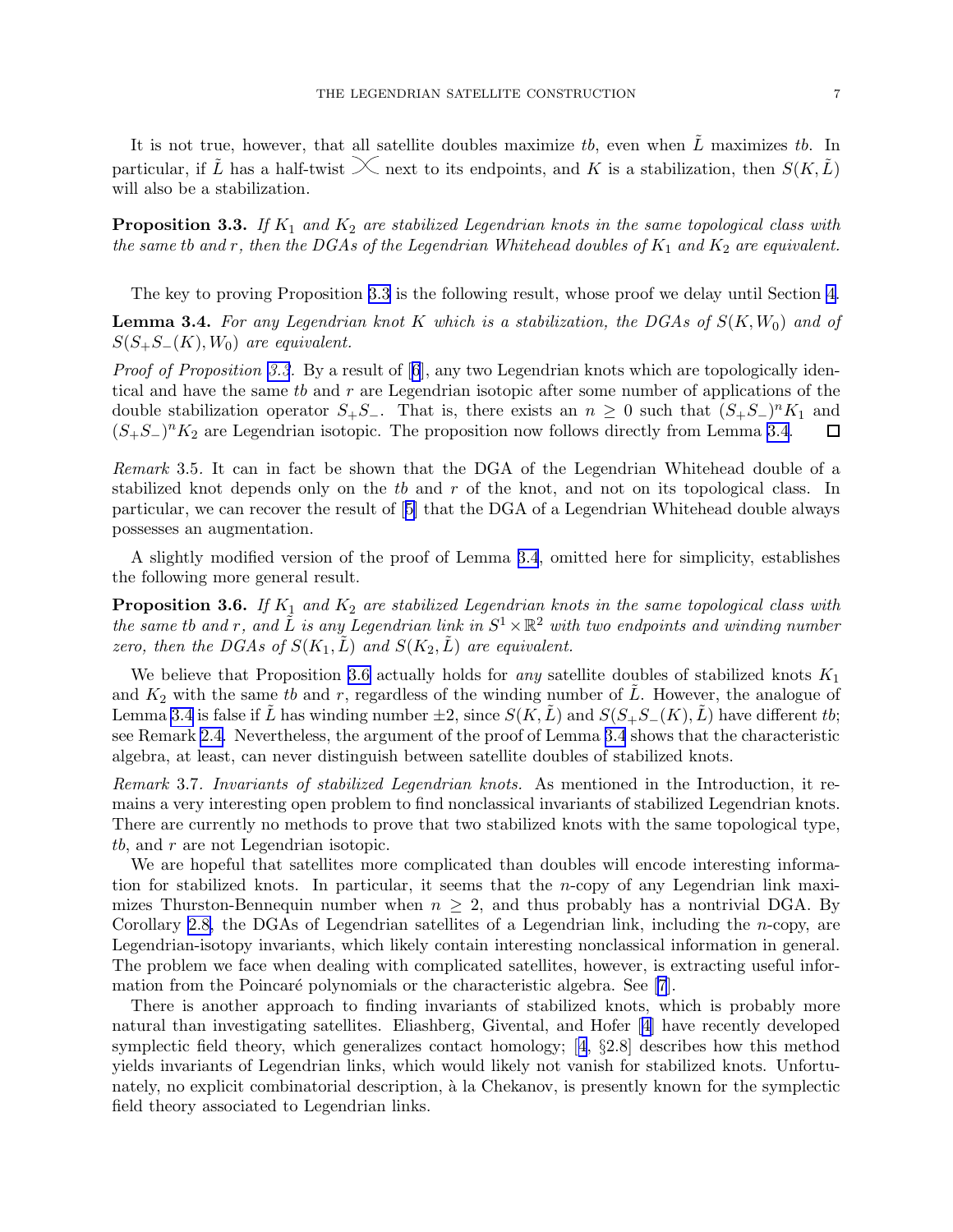<span id="page-7-0"></span>

Figure 7. Whitehead doubles of stabilizations. In the lower diagrams, vertices (crossings and right cusps) are labelled, with vertex  $a_i$  labelled by i.

### 4. Proof of Lemma [3.4](#page-2-0)

We assume familiarity with the definition of the DGA invariant, as formulated in [\[8\]](#page-9-0). We may suppose, without loss of generality, that  $K = S_+(K')$  for some Legendrian K'. By using, if necessary, Legendrian Reidemeister moves (more precisely, IIb and the mirror of I from[[8](#page-9-0), Figure 1]), we may further assume that the rightmost cusp in  $K'$  is oriented downwards. If we shift the zigzag in  $K = S<sub>+</sub>(K')$  next to the rightmost cusp in K', then K and  $S(K, W_0)$  look like the diagrams in Figure 7 near the rightmost cusp.

The corresponding parts of  $S_+S_-(K)$  and  $S(S_+S_-(K), W_0)$  are also shown in Figure 7, and  $S(K, W_0)$  and  $S(S_+S_-(K), W_0)$  are identical outside the regions depicted. It is easy to check that the degrees of all vertices not depicted are equal for the two Legendrian Whitehead doubles, and that the degrees of the vertices depicted are 1 for  $a_1, a_2, a_3, a_4, a_8, a_9, a_{10}, a_{11}$  and 0 for  $a_5, a_6, a_7, a_{12}, a_{13}, a_{14}, a_{15}$ , in either diagram. Since the regions drawn are the rightmost parts of each double, the DGA for  $S(S_+S_-(K), W_0)$  is simply obtained from the DGA for  $S(K, W_0)$  by making the following replacements: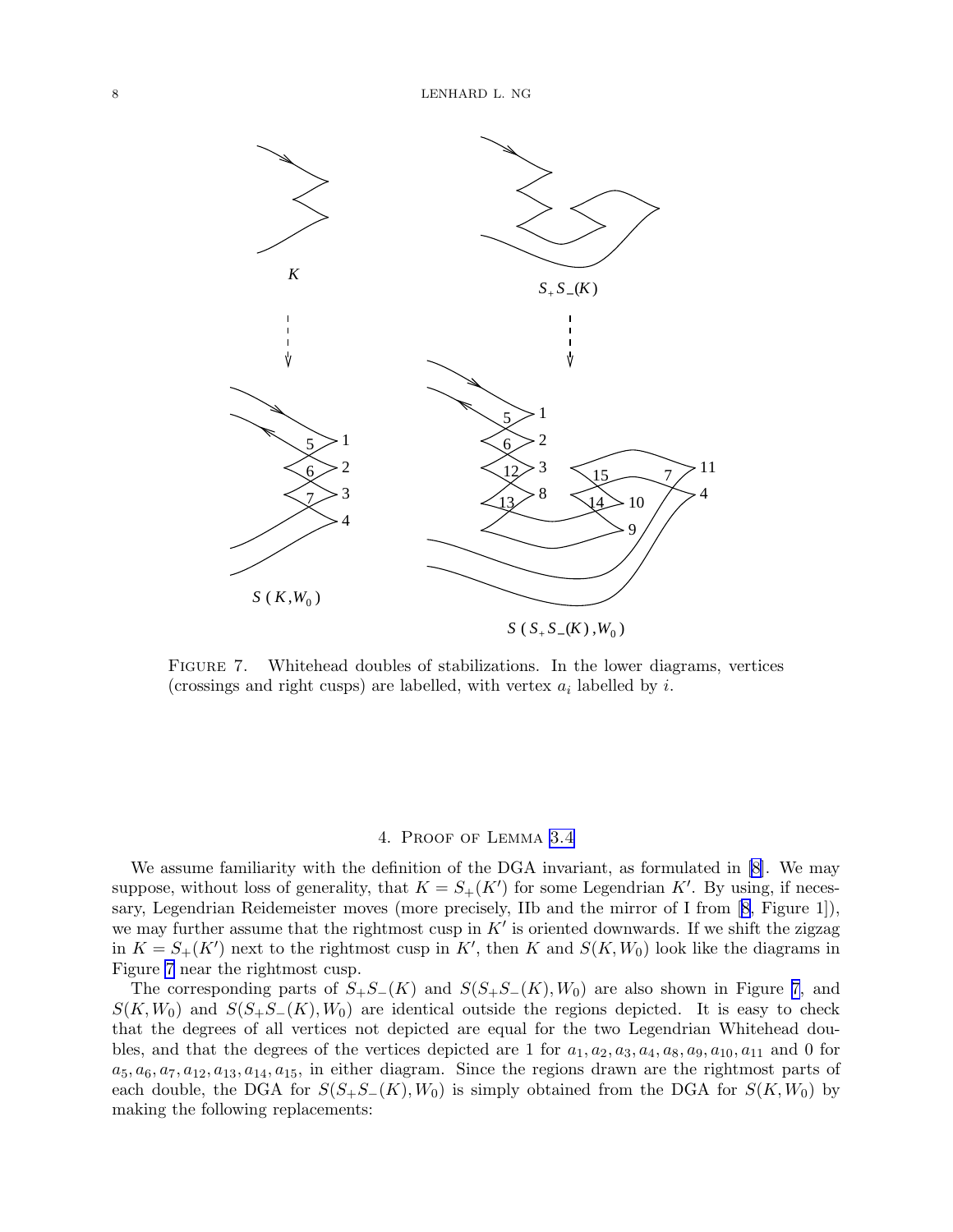$$
\begin{Bmatrix}\n\frac{\partial a_2}{\partial a_3} = 1 - ta_5 a_6 \\
\frac{\partial a_3}{\partial a_3} = t^{-1} - a_6 a_7 \\
\frac{\partial a_5}{\partial a_6} = \partial a_6 = \partial a_7 = 0\n\end{Bmatrix}\n\longrightarrow\n\begin{Bmatrix}\n\frac{\partial a_2}{\partial a_3} = 1 - ta_5 a_6 \\
\frac{\partial a_3}{\partial a_3} = t^{-1} - a_6 a_{12} \\
\frac{\partial a_3}{\partial a_3} = 1 - ta_{12} a_{13} \\
\frac{\partial a_3}{\partial a_3} = 1 - ta_{12} a_{13} \\
\frac{\partial a_3}{\partial a_1} = t^{-1} - a_{14} a_{13} \\
\frac{\partial a_1}{\partial a_1} = t^{-1} - a_{15} a_7 \\
\frac{\partial a_5}{\partial a_1} = \partial a_{13} = \partial a_{14} = \partial a_{15} = 0\n\end{Bmatrix}
$$

We further note that none of the vertices depicted in Figure [7,](#page-7-0) besides  $a_1, a_4, a_5, a_7$ , appears anywhere in the DGAs except in the equations above;  $a_5, a_7$  appear additionally in  $\partial a_1, \partial a_4$ , respectively.

Our goal is to apply elementary automorphisms and algebraic stabilizations (see[[2](#page-9-0)]) to the DGA for  $S(S_+S_-(K), W_0)$ , until we obtain the DGA for  $S(K, W_0)$ . Start with the DGA for  $S(S_+S_-(K), W_0)$ ; we begin by rewriting  $\partial a_3, \partial a_8, \partial a_9, \partial a_{10}, \partial a_{11}$  in a more manageable form.

We first wish to rewrite  $\partial a_3$  as  $\partial a_3 = t^{-1} - a_6 a_7$ . (Intuitively, this follows from the fact that  $a_5 = a_7$  in the characteristic algebra or in the homology of the DGA.) We define the words  $\alpha_1, \alpha_2, \alpha_3$ in the DGA as follows, and then compute  $\partial \alpha_1, \partial \alpha_2, \partial \alpha_3$ :

$$
\alpha_1 = ta_{15}a_9 - a_{10}a_{13} \n\alpha_2 = ta_{11} - \alpha_1a_7 \n\alpha_3 = a_8a_7 - a_{12}\alpha_2
$$
\n
$$
\alpha_4 = a_{15} - a_{13} \n\alpha_5 = a_{16} - a_{12}\alpha_2
$$
\n
$$
\alpha_6 = a_{17} - a_{12}.
$$

If we apply the elementary automorphism  $a_3 \mapsto a_3 + a_6 \alpha_3$ , then we obtain  $\partial a_3 = t^{-1} - a_6 a_7$ .

In a similar fashion, we can successively replace  $\partial a_{11}$ ,  $\partial a_{10}$ ,  $\partial a_{9}$ ,  $\partial a_{8}$  as follows:  $\partial a_{11} = t^{-1} - a_{15}a_{5}$ ;  $\partial a_{10} = 1 - ta_6a_{14}; \ \partial a_9 = t^{-1} - a_5a_{13}; \ \partial a_8 = 1 - ta_{12}a_6.$ 

For convenience, we now define

$$
\tilde{a}_2 = (1 - ta_6a_5)a_3 + a_6a_2a_7 \qquad \Longrightarrow \qquad \partial \tilde{a}_2 = t^{-1} - a_6a_5.
$$

By applying the elementary automorphisms  $a_{11} \mapsto a_{11} + \tilde{a}_2$  and  $a_{15} \mapsto a_{15} + a_6$ , we obtain  $\partial a_{11} =$  $-a_{15}a_5$ . Similarly, we may write  $\partial a_{10} = -ta_6a_{14}$ ,  $\partial a_9 = -a_5a_{13}$ ,  $\partial a_8 = -ta_{12}a_6$ .

At this point, the DGA has the following form:

$$
\begin{array}{rcl}\n\partial a_2 &=& 1-t a_5 a_6 \\
\partial a_3 &=& t^{-1} - a_6 a_7 \\
\partial a_8 &=& -t a_{12} a_6 \\
\partial a_5 &=& \partial a_6 = \partial a_7 = \partial a_{12} = \partial a_{13} = \partial a_{14} = \partial a_{15} = 0.\n\end{array}
$$
\n
$$
\begin{array}{rcl}\n\partial a_9 &=& -a_5 a_{13} \\
\partial a_{10} &=& -t a_6 a_{14} \\
\partial a_{11} &=& -a_{15} a_5 \\
\partial a_{15} &=& 0.\n\end{array}
$$

We next eliminate  $a_8, a_{11}, a_{12}, a_{15}$  through algebraic stabilization and destabilization. Introduce  $e_1$  and  $e_2$  of degree 0 and  $-1$ , respectively, with  $\partial e_1 = e_2$  (and  $\partial e_2 = 0$ ). Let  $\Phi_1$  be the composition of the following elementary automorphisms in succession:

$$
a_{12} \rightarrow a_{12} - e_1 a_5;
$$
  $a_8 \rightarrow a_8 - e_1 a_2;$   $e_1 \rightarrow e_1 + t a_{12} a_6 - e_2 a_2.$ 

Under  $\Phi_1$ , the DGA changes as follows:

$$
\begin{Bmatrix}\n\frac{\partial a_8 - -\alpha a_1 \partial a_6}{\partial e_1 - e_2} \\
\frac{\partial a_1 \partial a_2}{\partial e_2 - 0} \\
\frac{\partial a_2 \partial a_3}{\partial e_3 - 0}\n\end{Bmatrix}\n\qquad\n\frac{\Phi_1}{\longrightarrow}\n\qquad\n\begin{Bmatrix}\n\frac{\partial a_8 - e_1}{\partial e_1 - 0} \\
\frac{\partial a_1 \partial a_2}{\partial e_2 - 0} \\
\frac{\partial a_2 \partial a_5}{\partial e_3 - 0}\n\end{Bmatrix}.
$$

We may then drop  $a_8$  and  $e_1$ ; these simply correspond to an algebraic stabilization.

.